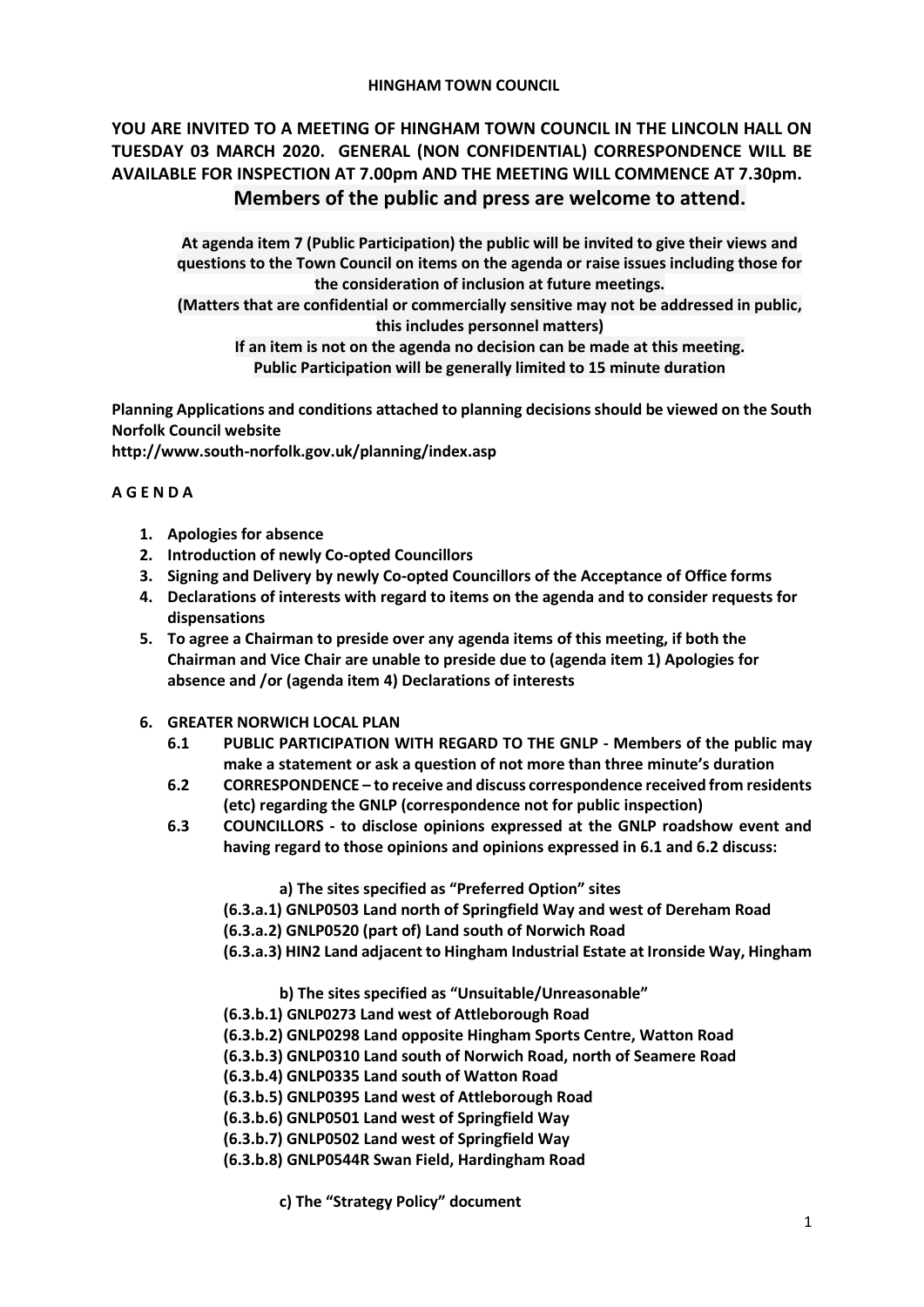**6.4 TOWN COUNCIL – to agree an outline response to:** 

**a) The sites specified as "Preferred Option" sites**

- **(6.4.a.1) GNLP0503 Land north of Springfield Way and west of Dereham Road**
- **(6.4.a.2) GNLP0520 (part of) Land south of Norwich Road**
- **(6.4.a.3) HIN2 Land adjacent to Hingham Industrial Estate at Ironside Way, Hingham**

**b) The sites specified as "Unsuitable/Unreasonable"**

- **(6.4.b.1) GNLP0273 Land west of Attleborough Road**
- **(6.4.b.2) GNLP0298 Land opposite Hingham Sports Centre, Watton Road**
- **(6.4.b.3) GNLP0310 Land south of Norwich Road, north of Seamere Road**
- **(6.4.b.4) GNLP0335 Land south of Watton Road**
- **(6.4.b.5) GNLP0395 Land west of Attleborough Road**
- **(6.4.b.6) GNLP0501 Land west of Springfield Way**
- **(6.4.b.7) GNLP0502 Land west of Springfield Way**
- **(6.4.b.8) GNLP0544R Swan Field, Hardingham Road**

**c) The "Strategy Policy" document**

- **7. Public participation (GENERAL) session - (15 minutes) (Members of the public may make a statement or ask a question of not more than three minute's duration).**
- **8. Accuracy of the Minutes of the Town Council meeting of 04 FEBRUARY 2020**
- **9. Matters arising from the Minutes of 04 FEBRUARY 2020 (written Clerks report circulated prior to the meeting, includes other updates)**
- **10. Working party reports**
- **11. Reports from representatives on external bodies//Cllr attendees at external meetings etc**
- **12. General Correspondence (information/circulars etc)**
	- **12.1 Hingham Road Safety Campaign – display of banners**
	- **12.2 Lincoln Hall AGM 17th March 2020**
	- **12.3 Norfolk ALC Bulletin**
	- **12.4 Norfolk ALC Wellbeing – Climate Change Meetings – Hempnall Village Hall**
	- **12.5 Your Voice in South Norfolk Meeting**
- **13. Correspondence (not for public inspection) as addressed directly to Hingham Town Council (from residents etc.)**

**13.1 Poor state of the Watton Road Playing Field following the Antiques Fair**

- **14. To discuss and agree any required responses/actions in relation to any item(s) of correspondence**
- **15. District Councillor's report**
- **16. County Councillor's report**
- **17. Planning Decisions**
	- 17.1 2020/0138 Erection of single storey rear and side extension Southfields 4 Norwich Street Hingham NR9 4LJ - Approval with Conditions
	- 17.2 2019/2564 Remove existing low door and doorway to cloakroom and replace with higher door and doorway keeping with other ground floor doors. Re-use existing doorway as cupboard.

Quorn House 10 Market Place Hingham NR9 4AF - Approval with Conditions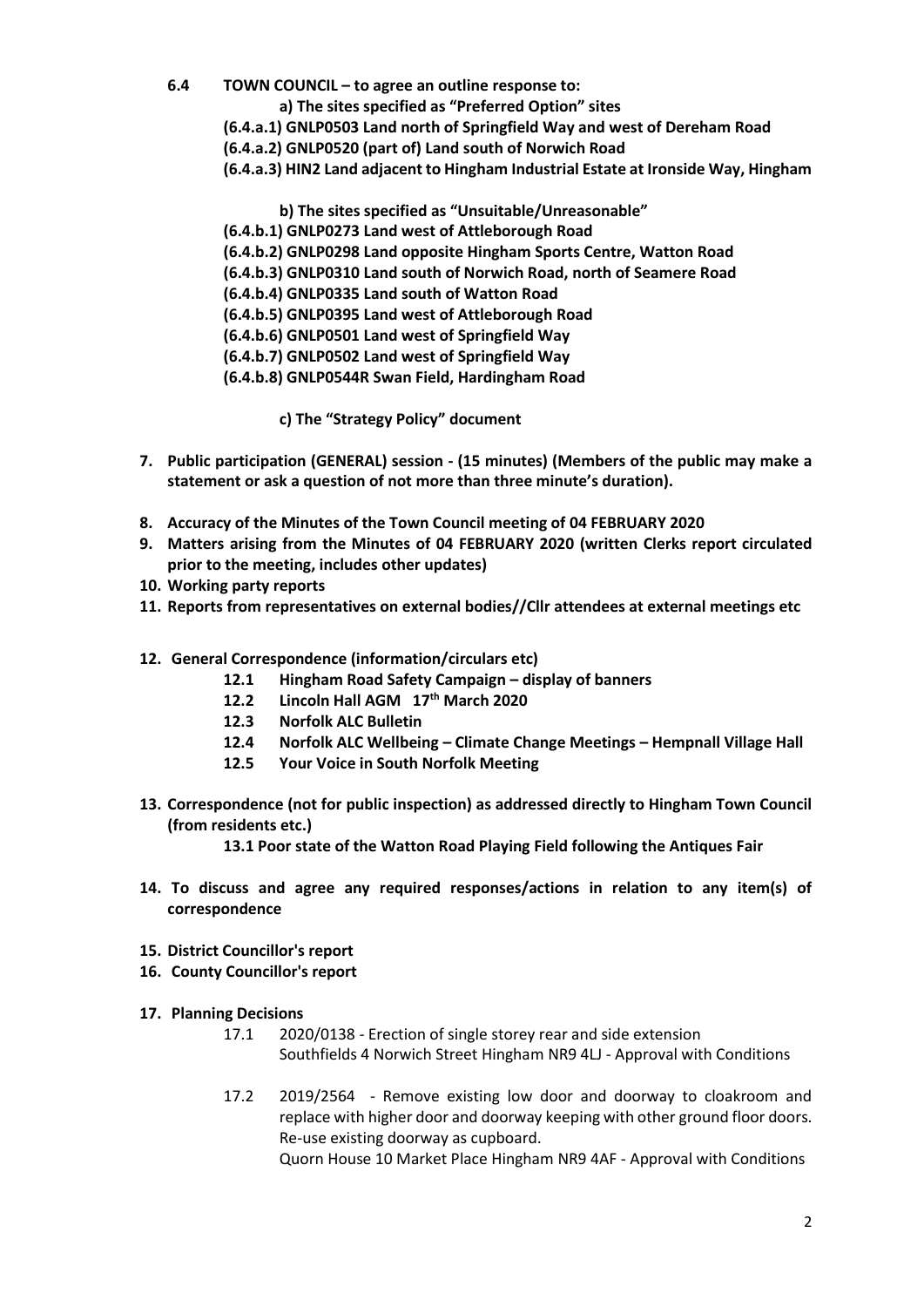- **18. Planning Applications** 
	- **(as notified by SNC for consultation)**
		- **18.1 2020/0216 - St Andrews Lodge Attleborough Road Hingham NR9 4HP Proposal: - Erection of detached timber garden room**
		- **18.2 2020/0287 - 12 The Dell Hingham Norfolk NR9 4HJ Proposal: Erection of picket fence with trellis**
	- **(as notified by NCC for consultation)**

#### **To view -**

**<http://eplanning.norfolk.gov.uk/PlanAppDisp.aspx?AppNo=FUL/2020/0007>**

- **18.3 FUL/2020/0007 Hingham County Primary School, Hardingham Street Removal of two mobile classbases and permanent provision of new 10-bay triple classbase modular building. External works to include temporary site access, asphalt hard play area, additional 6no. parking spaces, play area canopy, store shed, cycle shelter, fencing and associated works.**
- 19. *(other planning applications where the Town Council is not a consultee for information only)* 
	- *19.1 2020/0321 Fell - scots pine 49A Admirals Walk Hingham Norfolk NR9 4JL*

## **(ITEMS 20 – 21 FINANCE)**

# **20. To approve Accounts for Payment (as below and any additional invoices received)**

|      |              | <b>ACCOUNTS FOR PAYMENT 03 March 2020</b>                            |                                                                                                                                                                                                                                                                                         | <b>VAT</b> |
|------|--------------|----------------------------------------------------------------------|-----------------------------------------------------------------------------------------------------------------------------------------------------------------------------------------------------------------------------------------------------------------------------------------|------------|
|      | <b>TOTAL</b> | <b>PAYEE</b>                                                         | <b>DETAILS</b>                                                                                                                                                                                                                                                                          |            |
| £    | 849.01       | staff                                                                | wages (826.63)                                                                                                                                                                                                                                                                          |            |
|      |              |                                                                      | cleaning products (11.40)                                                                                                                                                                                                                                                               | 1.90       |
|      |              |                                                                      | binbags $(1.99)$                                                                                                                                                                                                                                                                        | 0.33       |
|      |              |                                                                      | MOPHEADS (8.99)                                                                                                                                                                                                                                                                         | 7.50       |
| £    | 909.28       | staff                                                                | wages                                                                                                                                                                                                                                                                                   |            |
| £    | 61.69        | NEST (D/DEBIT)                                                       | PENSION                                                                                                                                                                                                                                                                                 |            |
| £    | 240.00       | Couzens UK Ltd                                                       | <b>LIGHTING MAINTENANCE</b>                                                                                                                                                                                                                                                             | 40.00      |
| £    | 2,967.29     | <b>TTSR LTD</b>                                                      | <b>GRASS CUTTING</b>                                                                                                                                                                                                                                                                    | 494.54     |
| £    | 115.31       | <b>XEROX FNANCE</b>                                                  | <b>PRINTER RENTAL</b>                                                                                                                                                                                                                                                                   | 18.49      |
| £    | 638.36       | E-ON                                                                 | <b>STREET LIGHTING</b>                                                                                                                                                                                                                                                                  | 106.36     |
| £    | 5,780.94     | <b>TOTAL</b>                                                         | <b>TOTAL VAT</b>                                                                                                                                                                                                                                                                        | 669.12     |
|      |              |                                                                      |                                                                                                                                                                                                                                                                                         |            |
|      |              | (7.30PM) venue to be confirmed                                       | 21. To note the (corrected) date of the Finance Committee Meeting TUESDAY 17 MARCH                                                                                                                                                                                                      |            |
| 2020 |              | Guide, Code of Conduct, Standing Orders and Financial Regulations.   | 22. To confirm that the newly co-opted Councillors have received a copy of the Good Councillo<br>23. For the newly Co-opted Councillors to receive the "Registration of Pecuniary and Other<br>Interests" forms - which must be completed, signed and returned to the Clerk by 31 March |            |
|      |              | 24. To consider/discuss the Medieval Market planned for 04 July 2020 |                                                                                                                                                                                                                                                                                         |            |

- **22. To confirm that the newly co-opted Councillors have received a copy of the Good Councillor Guide, Code of Conduct, Standing Orders and Financial Regulations.**
- **23. For the newly Co-opted Councillors to receive the "Registration of Pecuniary and Other Interests" forms - which must be completed, signed and returned to the Clerk by 31 March 2020**
-